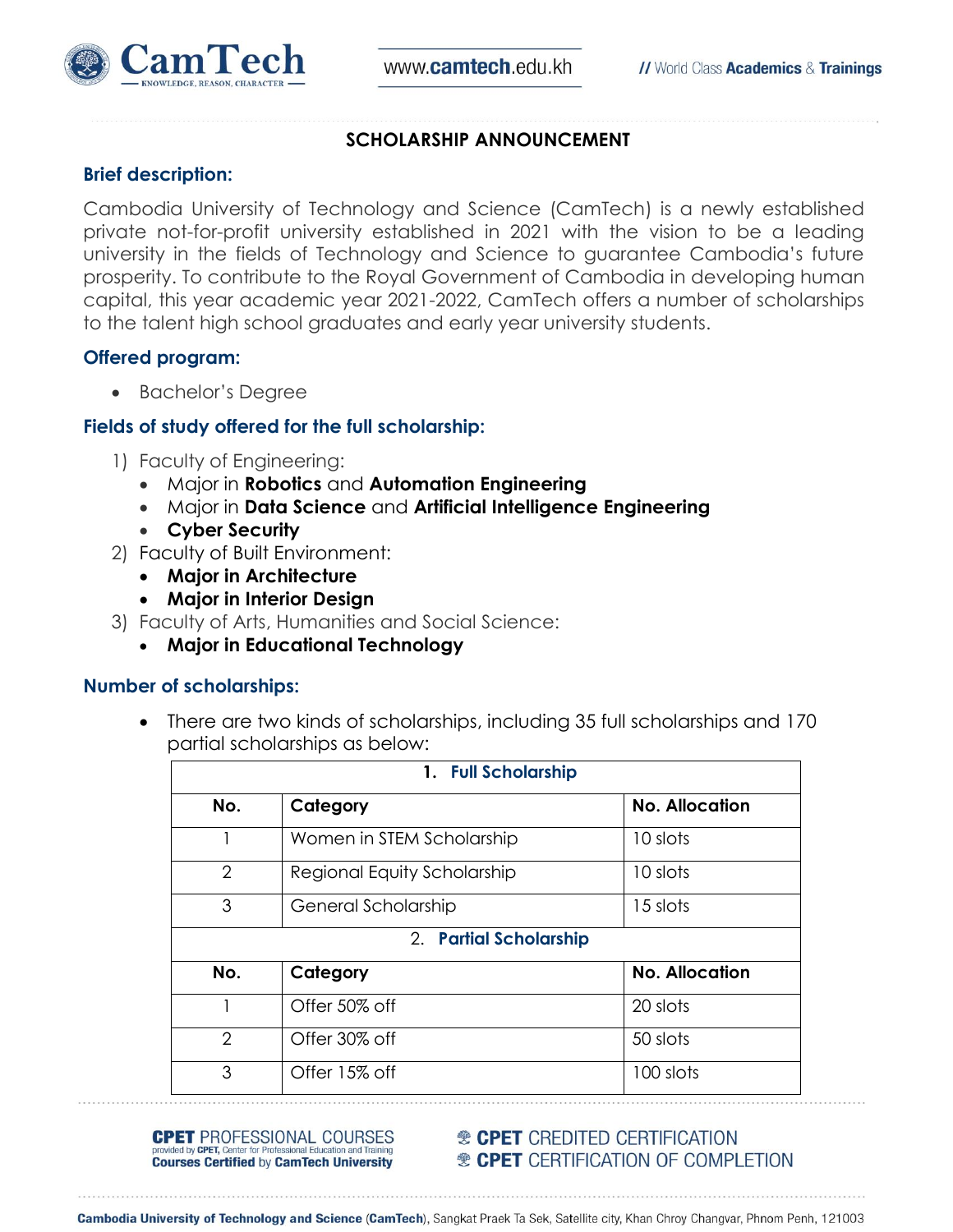



# **The full scholarship value:**

 The scholarship covers 100% of tuition fee for the whole Bachelor's Degree program, which totally costs from 14000\$ to 16000\$ for each student (3 – 4 years).

# **Application instructions:**

To apply for this scholarship, applicants must follow this link <http://form.jotform.com/212209108193449> and complete the required information accurately. And then upload:

- $\triangleright$  All required documents (PDF files)
- $\triangleright$  A current passport-size photo (4\*6) with white background (PNG/ JPG);
- $\triangleright$  A 3-minutes video in English (MP4 file and then copy and paste the YouTube link).

# **Eligibility:**

- Be a Cambodian Citizen
- A high school graduate and early university student (min. grade D)
- Not older than 25 years old on the date of application
- Pass CamTech Entrance Exam (English and specialized subject) and Interview
- Commit to full-time academic and internship program

# **\*\*\* The English placement test can be waived if the applicant:**

- holds a valid TOEFL iBT score of 60, IELTS score of 5.5 on the overall band, or if he/she is an English native speaker;
- has attended the previous school which is well recognized and the classes were conducted in English as a medium of instruction; or
- has a certificate of English proficiency from the school where CamTech can evaluate and accept it.

## **Selection process:**

To get this scholarship, all applicants are evaluated based on:

- Online entrance exam:
	- o English (90 mins)
	- o Specialized subject Mathematics (90 mins). This is only for those who are applying for the Faculty of Engineering and Faculty of Built Environment.
- Online interview (15 mins)

**CPET** PROFESSIONAL COURSES **Courses Certified by CamTech University** 

**<sup>®</sup> CPET** CREDITED CERTIFICATION <sup>®</sup> CPET CERTIFICATION OF COMPLETION